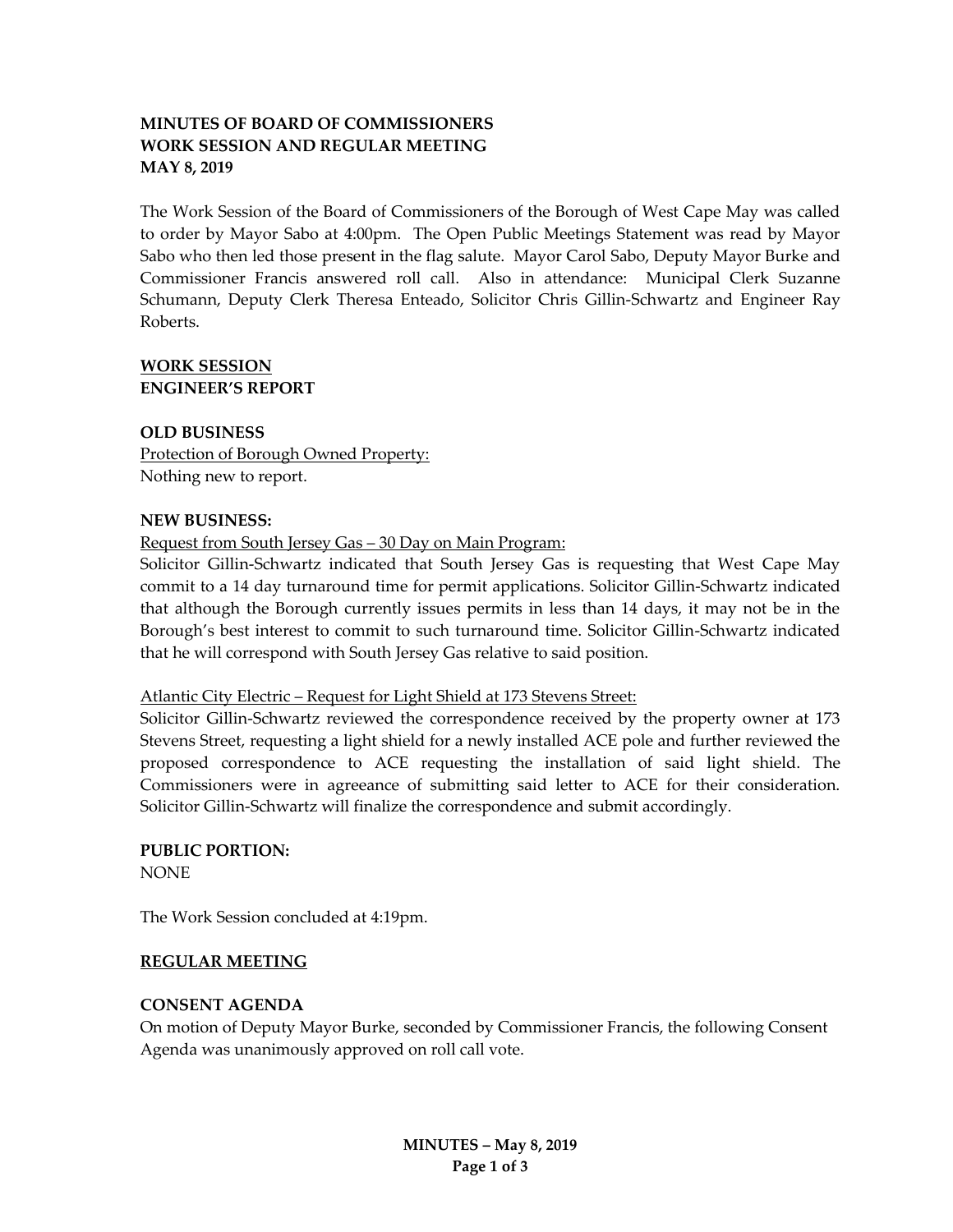Minutes:

April 24, 2019 Work Session and Regular Meeting April 24, 2019 Closed Session

Ordinances for Introduction and Publication:

| 563-19       | An Ordinance Amending Section XVII of the Borough of West Cape May Code      |
|--------------|------------------------------------------------------------------------------|
|              | Regulating Streets and Sidewalks to Include Regulation of Wireless and       |
|              | Telecommunication Facilities in the Municipal Right of Way                   |
| Resolutions: |                                                                              |
| 94-19        | Partial Release of Performance Surety Bond – JTG Group, LLC – Block 50, Lots |
|              | 1.01, 1.02 and 2                                                             |
| 95-19        | Release of Unexpended Escrow Fees – Charles A. Bounds, Jr.                   |
| 96-19        | Catering Permit – Chamberlain Hospitality Group, Inc.                        |
| 97-19        | Authorizing the Beach to Brewery 10K                                         |
| 98-19        | Closed Session (Contract Matters – Reconstruction of Leaming Avenue and      |
|              | Borough Hall Parking Lot)                                                    |
| 99-19        | <b>Bill Payment</b>                                                          |

# **NON-CONSENT AGENDA**

Ordinances for Second Reading and Public Hearing: **NONE** 

Resolutions: NONE

#### **COMMISSIONER REPORTS**

Commissioner Francis spoke of the e-waste event held by the Environmental Commission which collected approximately 20 tons of electronic waste.

Deputy Mayor Burke stated that the Shade Tree Commission has compiled a list of residents who are scheduled for a spring planting. Deputy Mayor Burke also mentioned that if anyone is interested in planting a Red Cedar, that the spring season is the best time for planting that species.

Mayor Sabo brought attention to the following upcoming events: Borough-Wide Yard Sale on May 11, Bulk Trash Event on May 15 and Community Shred Event on May 17.

**PUBLIC PORTION** NONE